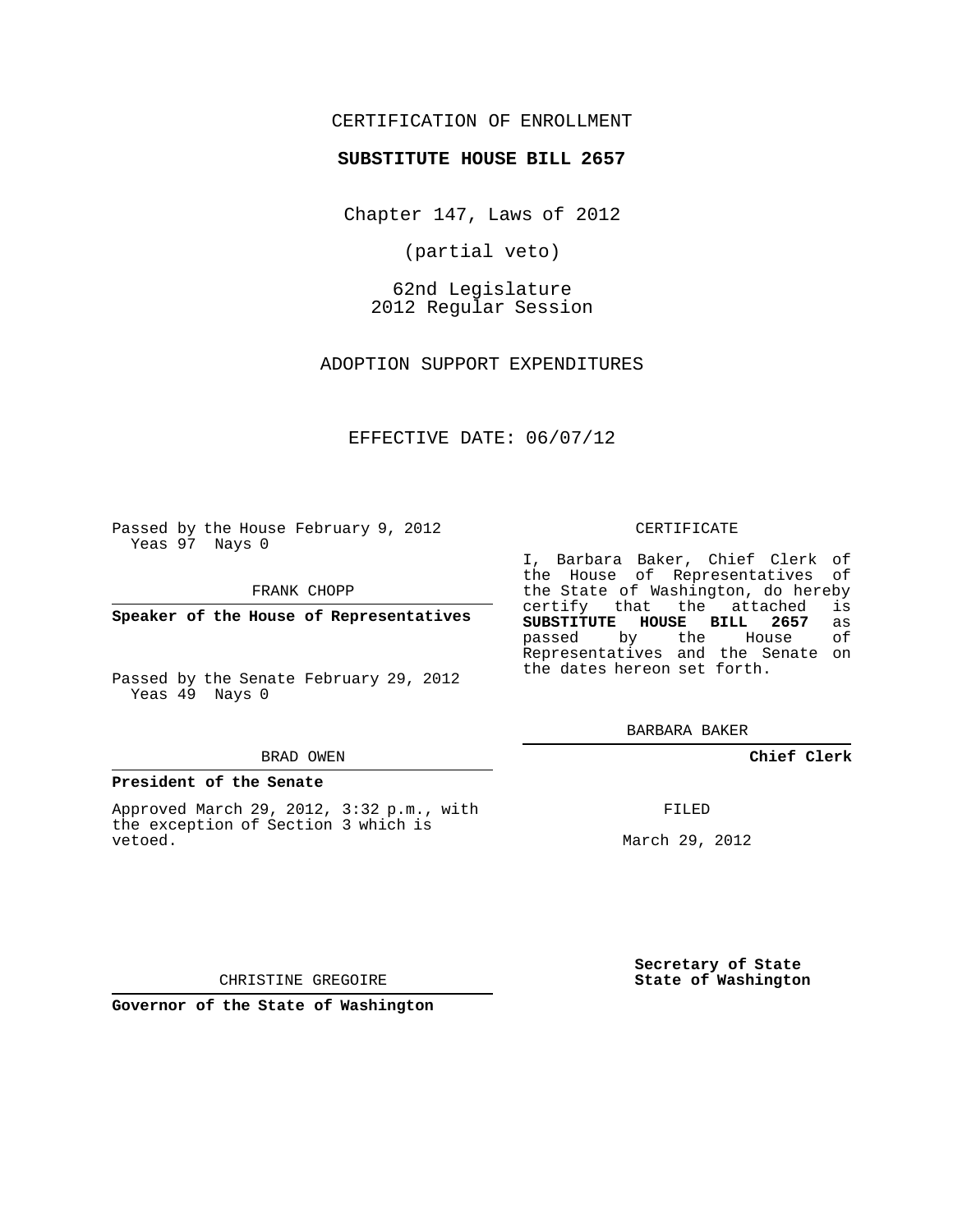# **SUBSTITUTE HOUSE BILL 2657** \_\_\_\_\_\_\_\_\_\_\_\_\_\_\_\_\_\_\_\_\_\_\_\_\_\_\_\_\_\_\_\_\_\_\_\_\_\_\_\_\_\_\_\_\_

\_\_\_\_\_\_\_\_\_\_\_\_\_\_\_\_\_\_\_\_\_\_\_\_\_\_\_\_\_\_\_\_\_\_\_\_\_\_\_\_\_\_\_\_\_

Passed Legislature - 2012 Regular Session

## **State of Washington 62nd Legislature 2012 Regular Session**

**By** House Health & Human Services Appropriations & Oversight (originally sponsored by Representatives Roberts, Kagi, Maxwell, and Kenney)

READ FIRST TIME 02/06/12.

 AN ACT Relating to adoption support expenditures; adding new sections to chapter 74.13A RCW; adding a new section to chapter 71.36 RCW; and providing an expiration date.

BE IT ENACTED BY THE LEGISLATURE OF THE STATE OF WASHINGTON:

 NEW SECTION. **Sec. 1.** A new section is added to chapter 74.13A RCW to read as follows:

 The legislature finds that the current state adoption support policy to encourage, within available funds, the adoption of certain hard to place children, has expedited permanency for children who are unable to reunify with their family and has resulted in savings otherwise spent on foster care.

 The legislature also finds that current economic conditions have reduced state funds available for many critical programs. The legislature further finds that adoption support expenditures continue to increase. Given these realities, the legislature finds there is a need to control adoption support costs without adversely impacting permanency for state dependent children.

 The legislature acknowledges that the best way to reduce adoption support and foster care expenditures is to safely prevent children from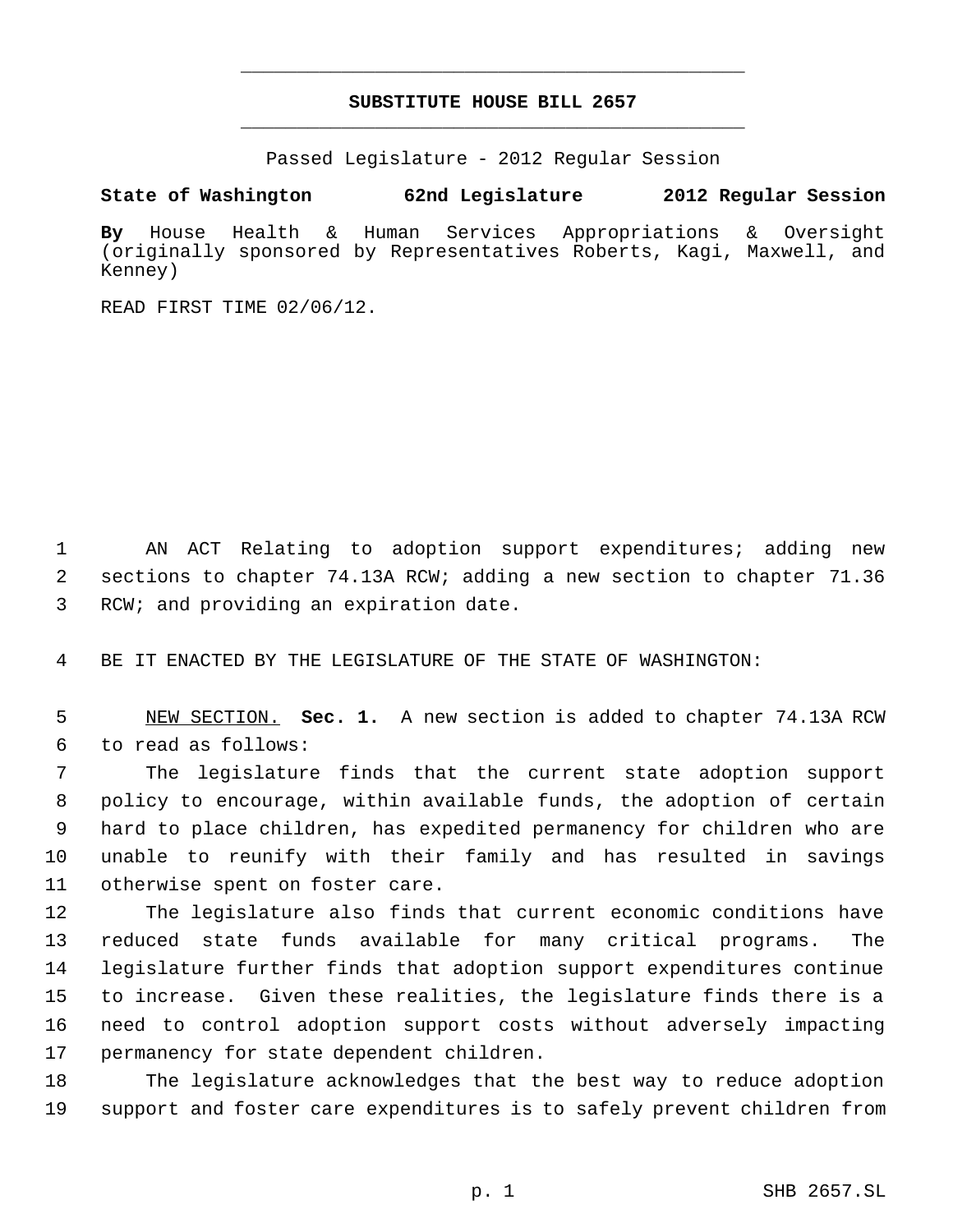entering the foster care system. However, the legislature also finds that the recent prospective reduction to adoption support payments set forth in chapter 50, Laws of 2011 1st sp. sess. has not, to date, adversely impacted permanency for foster children in need of adoptive homes.

 Therefore, the legislature intends to continue the adoption assistance rate reduction beyond the period set forth in the operating budget, while focusing on sustainable long-term efforts to prevent children from entering the foster care system, such as pursuing a potential federal Title IV-E waiver, which if granted, would allow Washington to reinvest dollars otherwise spent on foster care in prevention programs.

 The legislature also finds that many adoptive parents spend adoption support payments on additional mental health services for adoptive children that are not currently covered by existing public programs. The legislature intends to offset adoption support payment expenditures by facilitating efforts to improve the access and quality of existing mental health services for adoptive families in the long term.

 NEW SECTION. **Sec. 2.** A new section is added to chapter 74.13A RCW to read as follows:

 (1) To ensure expenditures continue to remain within available funds as required by RCW 74.13A.005 and 74.13A.020, the secretary shall not set the amount of any adoption assistance payment or payments, made pursuant to RCW 26.33.320 and 74.13A.005 through 74.13A.080, to more than eighty percent of the foster care maintenance payment for that child had he or she remained in a foster family home during the same period. This subsection applies prospectively to adoption assistance agreements established on or after July 1, 2013.

 (2) The department must establish a central unit of adoption support negotiators to help ensure consistent negotiation of adoption support agreements that will balance the needs of adoptive families with the state's need to remain fiscally responsible.

 (3) The department must request, in writing, that adoptive families with existing adoption support contracts renegotiate their contracts to establish lower adoption assistance payments if it is fiscally feasible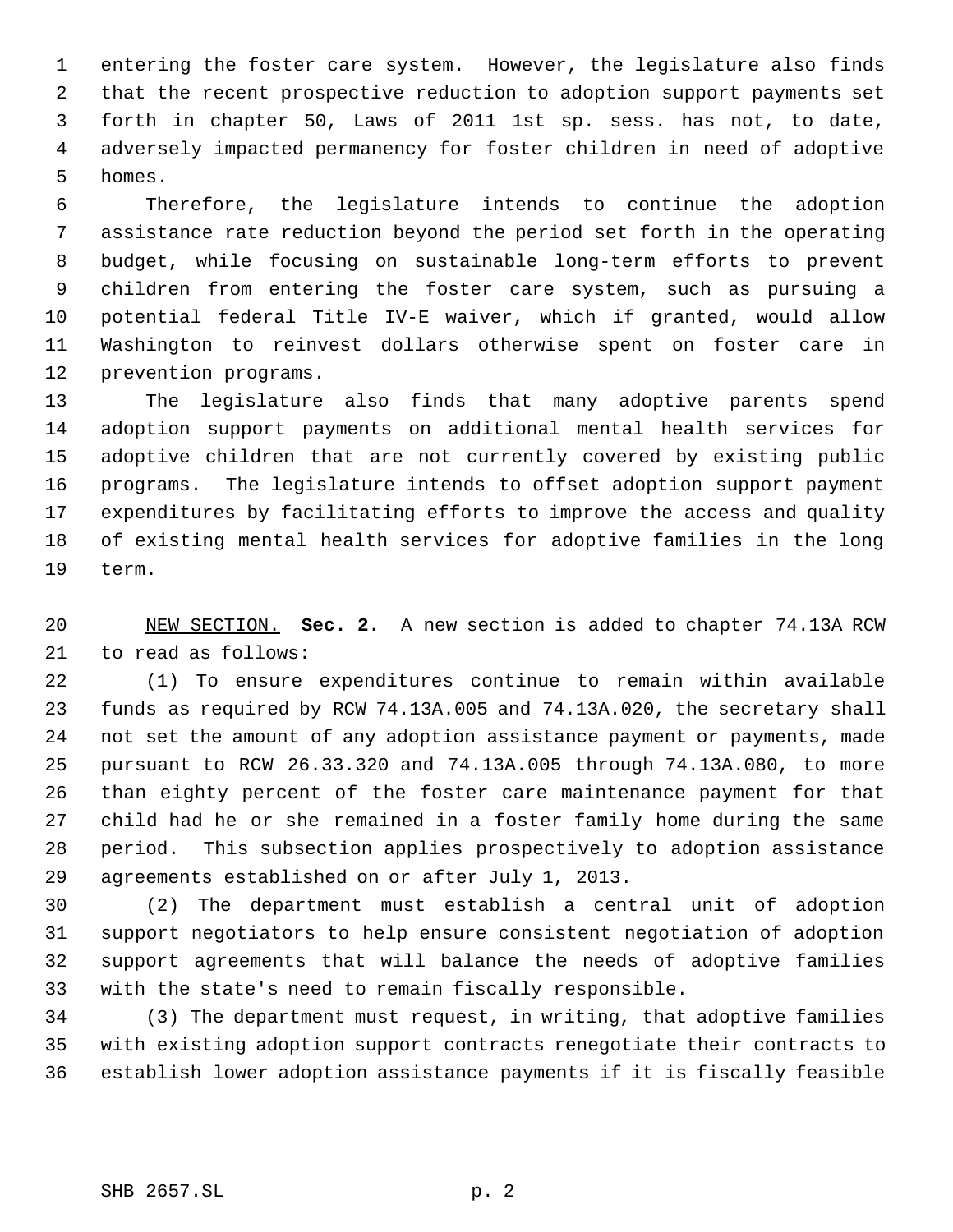for the family to do so. The department shall explain that adoption support contracts may be renegotiated as needs arise.

 *\*NEW SECTION. Sec. 3. A new section is added to chapter 71.36 RCW to read as follows:*

 *(1) The department of social and health services, division of behavioral health and recovery, shall convene a work group as part of its children's mental health redesign process, to develop recommendations to better address the mental health service needs of adoptive families and reduce the need for adoptive families to spend adoption support payments on mental health services for their adoptive children. In developing recommendations, the work group should assess: (a) The mental health service needs of children in adoption support*

*households;*

 *(b) Existing service and provider capacity to meet the identified needs of children in adoption support households; and*

 *(c) Additional provider training, consultation or capacity necessary to meet unmet service needs, and increase the use of appropriate evidence-based practices.*

 *(2) The work group must include, but is not limited to, representatives from the department of social and health services children's administration, the health care authority, the University of Washington department of psychiatry, the children's mental health evidence-based practice institute, regional support networks, mental health service providers, health plans, primary care providers, tribes, adoptive families, and representatives from other relevant organizations as needed. The work group shall issue its recommendations to the legislature no later than December 15, 2012.*

 *(3) This section expires August 1, 2013. \*Sec. 3 was vetoed. See message at end of chapter.*

> Passed by the House February 9, 2012. Passed by the Senate February 29, 2012. Approved by the Governor March 29, 2012, with the exception of certain items that were vetoed. Filed in Office of Secretary of State March 29, 2012.

Note: Governor's explanation of partial veto is as follows: "I am returning herewith, without my approval as to Section 3, Substitute House Bill 2657 entitled:

"AN ACT Relating to adoption support expenditures."

Section 3 requires the Department of Social and Health Services to convene a work group, as part of its children's mental health redesign efforts, to develop recommendations to better address the mental health service needs of adoptive families and reduce the need to spend